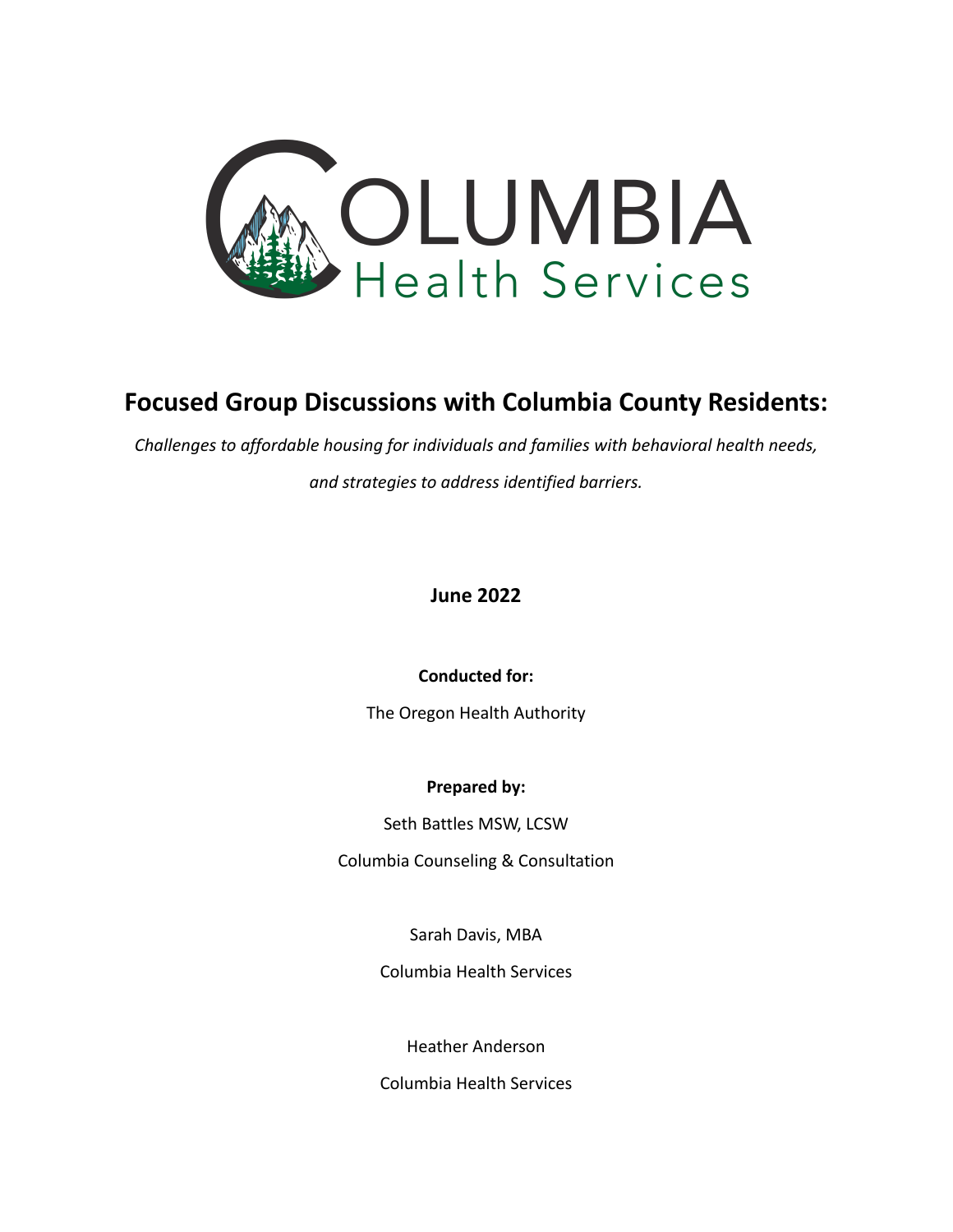# **Summary**

In April of 2022, Columbia Health Services conducted four focus groups, which were virtually hosted and offered on a variety of days and times, ranging from mornings to evenings. Follow up surveys were then issued, and finally an in-person town hall was hosted in the capital of Columbia county; St. Helens. This multi faceted data gathering approach was designed and implemented to reduce barriers to participation and ensure that all residents of Columbia County who wished to participate were able and had access. In total, there were fifty one residents of the county who participated in this process.

Earlier in the year, the data gathering design was developed, and marketing county wide was implemented to raise awareness of the project and identify how best Columbia Health Services could engage local residents, and reduce barriers to their participation. In the beginning stages of this process, key partners were identified. Through discussion with Columbia Community Mental Health (CCMH), who would be running their own focus groups and preparing their own report for the state; CCMH identified that they would be focusing on housing barriers for the LGTBQ+ population for this study. To avoid duplication it was agreed that Columbia Health Services (CHS) would then focus on barriers for residents with behavioral health needs. A key partnership was formed with Columbia Counseling & Consultation, who's Licensed Clinical Social worker has been actively providing services in Columbia County since 1997. Design of the data gathering modality was developed, and implemented with full coordination and involvement of said Licensed Clinical Social Worker.

This report describes the findings of the data generated by the focus groups, following survey, and town hall provided to the residents of Columbia county. The intent of this report is to reflect and summarize the lived experiences and barriers residents expressed seeking and maintaining housing with individuals and/or families with behavioral health needs. This data includes their specifically identified barriers, as well as potential solutions as proposed by the residents who participated in this project. Additionally, this report will outline areas of need and strategies to address them as identified through the lens of the professionals who work in this community and conducted this project.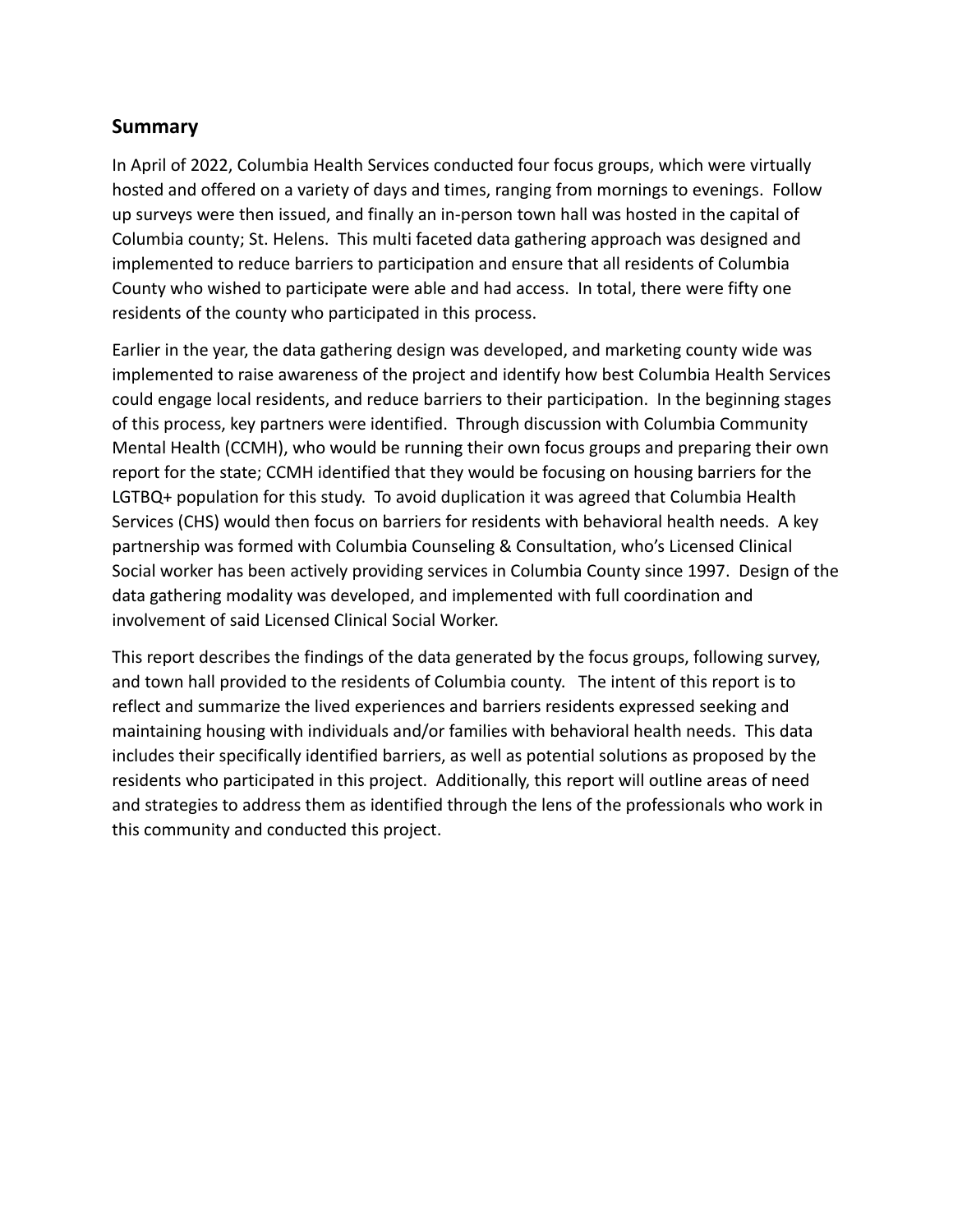# **Key Findings**

**~** Most common barriers to housing in Columbia County are inadequate housing stock, inadequate housing stock at an affordable price, waiting list time and no or poor credit.

**~** Individuals and families with Behavioral Health needs face much greater challenges and barriers to both accessing, and maintaining affordable housing.

**~** The recent population increase due to portions of Columbia County being perceived as a "bedroom" community to nearby larger metro areas, and as a cheaper place to live; has resulted in a significant reduction of affordable housing in the county.

**~** Many residents report not knowing how to access public assistance in attaining housing, or who to contact if they are denied housing.

**~** Rural geography, limited public transportation and travel distances to services, makes connecting with housing assistance services, as well as behavioral health services an even greater challenge.

## **Recommendations**

~ Increase available housing stock, particularly for low income and individuals and families with behavioral health needs. While this may be outside the scope of what Columbia Health Services can provide, it should be mentioned that several large housing projects are currently being developed in Columbia County, some identified as for low income. Expansion of rental assistance and housing advocacy is another citizen identified need that could be implemented by expanded funding of current programs.

**~** Educate residents on local services that may help them in both attaining and maintaining housing, and what to do if they are denied or are facing housing discrimination due to Behavioral Health or other social issues. Columbia Health Services, with funding, could develop a community outreach worker that could educate, and connect residents with existing services such as the Community Action Team and the Department of Human services. This position could travel county wide, and educate and provide services in conjunction with existing CHS professionals, assisting residents in their specific community, rather than residents having to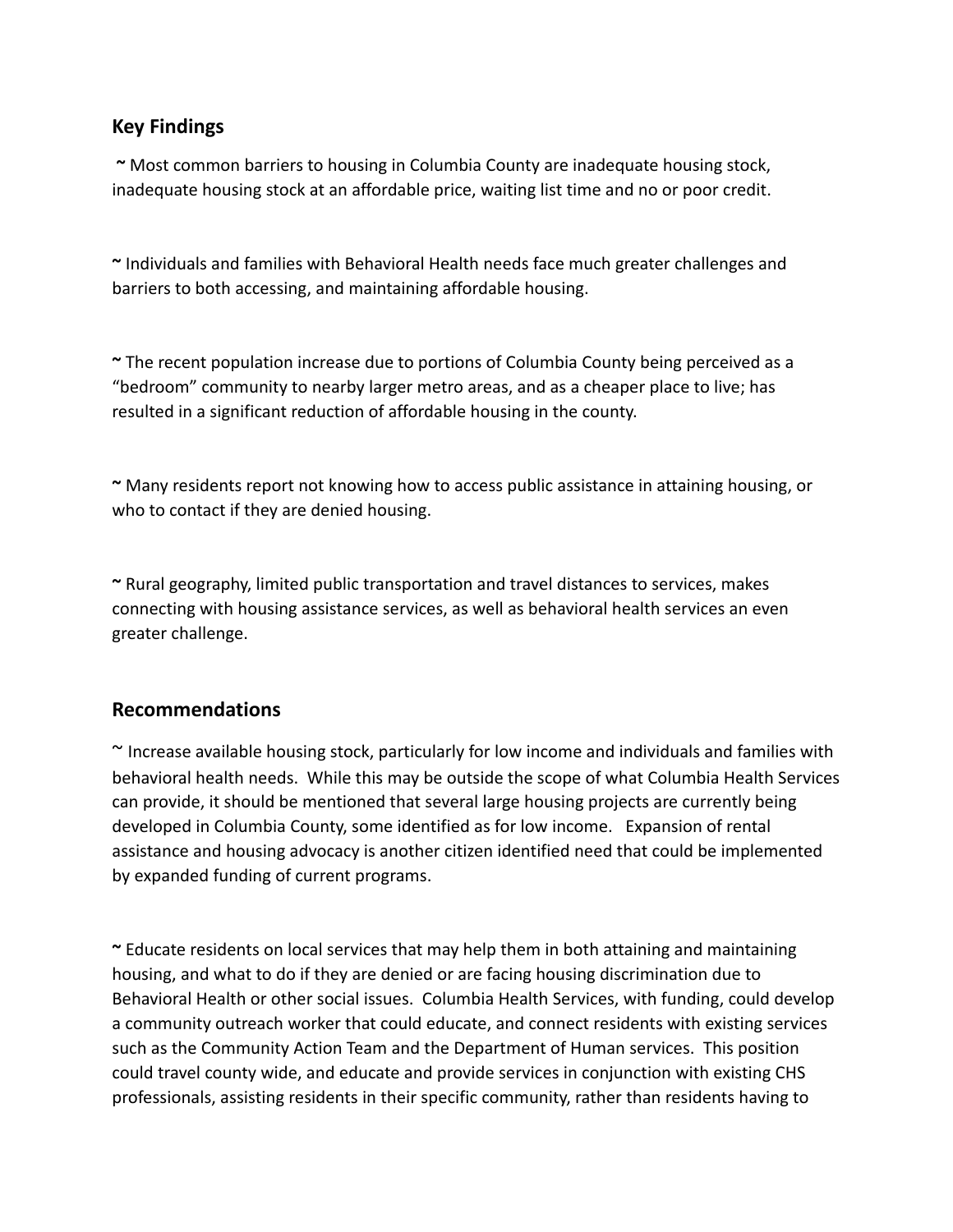come into an agency located far away from them. This community outreach position would serve in an advocacy role, helping those who have faced the most challenges and barriers, and are the most vulnerable. This position could also serve to address some of the inequities currently faced by segments of the population in Columbia County.

**~** Increase availability of public transportation. While additional funding would be necessary to achieve this identified need, Columbia Health Services is actively expanding their whole health services throughout communities in Columbia county, to at least help mitigate existing transportation barriers to residents.

**~** Increase access and availability of Behavioral Health services in Columbia county. A correlation between populations with Behavioral Health needs and increased barriers to finding and maintaining housing has been identified. An increase in available Behavioral Health services should result in enhanced stability and functioning for individuals and families, resulting in a reduction in housing barriers. Columbia Health Services in coordination with Columbia Pacific CCO is currently actively rolling out a large Behavioral Health expansion, which will drastically increase access and provide services to Columbia county residents in their various communities throughout the county.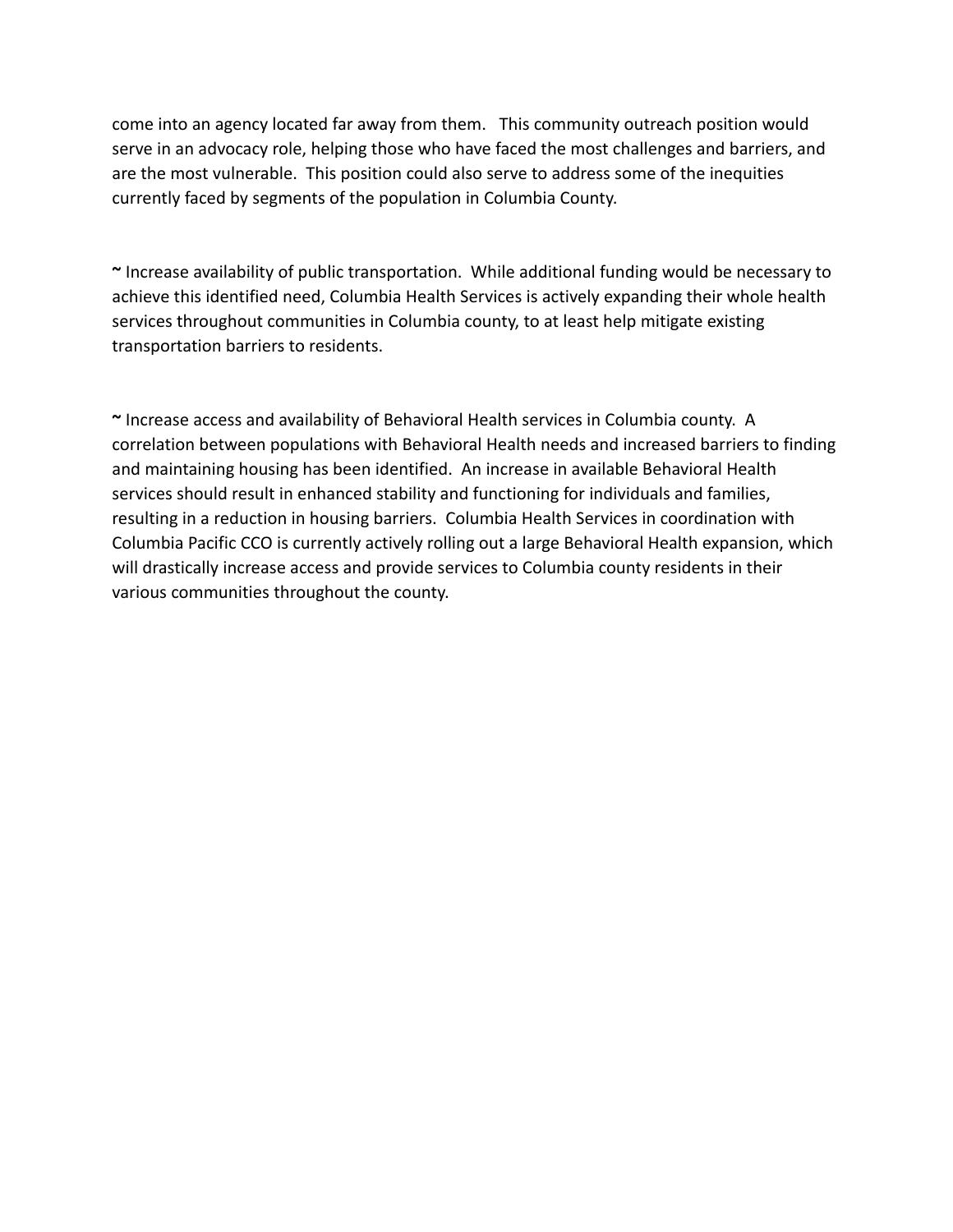## **Introduction**

Columbia Health Services, with five sites spaced in the hearts of communities throughout Columbia County, provides whole health services to all residents of the county. Columbia Health Services (CHS) historically has provided a broad array of public health services throughout the county, while contracting with a county partner, Columbia Community Mental Health (CCMH) to provide behavioral health clinicians which were housed at CHS in community locations. To better meet the needs identified by Columbia counties residents, as of 2021 Columbia Health Services has begun its own behavioral health program, with dedicated CHS clinicians housed county wide. As of summer of 2022, Columbia Health services is embarking on a major expansion of its behavioral health program, in collaboration with Columbia Pacific Coordinated Care Organization.

In August of 2021, Columbia Health Services applied for the grant which funds this study, and received notice that the grant had been awarded late fall of 2021. At this time CHS staff were formally assigned to the research project, a timeline was created and key community partners were identified and discussions coordinated. Through discussion with Columbia Community Mental Health (CCMH), who would be running their own focus groups and preparing their own report for the state; CCMH identified that they would be focusing on housing barriers for the LGTBQ+ population for this study. To avoid duplication it was agreed that Columbia Health Services (CHS) would then focus on barriers for residents with behavioral health needs. A key partnership was formed with Columbia Counseling & Consultation at the beginning of January in 2022, and a Licensed Clinical Social worker who has been actively providing services in Columbia County since 1997 was attached to the project.

With key partnerships in place, in January of 2022 the data gathering design began development. In February and March marketing county wide was implemented to raise awareness of the project and identify how best Columbia Health Services could engage local residents, and reduce barriers to their participation. In April of 2022, Columbia Health Services conducted four focus groups, which were virtually hosted and offered on a variety of days and times, ranging from mornings to evenings. Follow up surveys were then issued, and finally an in-person town hall was hosted in the capital of Columbia county; St. Helens. This multi faceted data gathering approach was designed and implemented to reduce barriers to participation and ensure that all residents of Columbia County who wished to participate were able and had access to do so. In total, there were fifty one residents of the county who participated.

This report describes the findings of the data generated by the focus groups, following survey, and town hall provided to the residents of Columbia county. This report summarizes the lived experiences and barriers residents expressed seeking and maintaining housing with individuals and/or families with behavioral health needs. This data includes their specifically identified barriers and their potential solutions as proposed by the residents who participated in this project, braided with solutions proposed by the professionals whom conducted the study.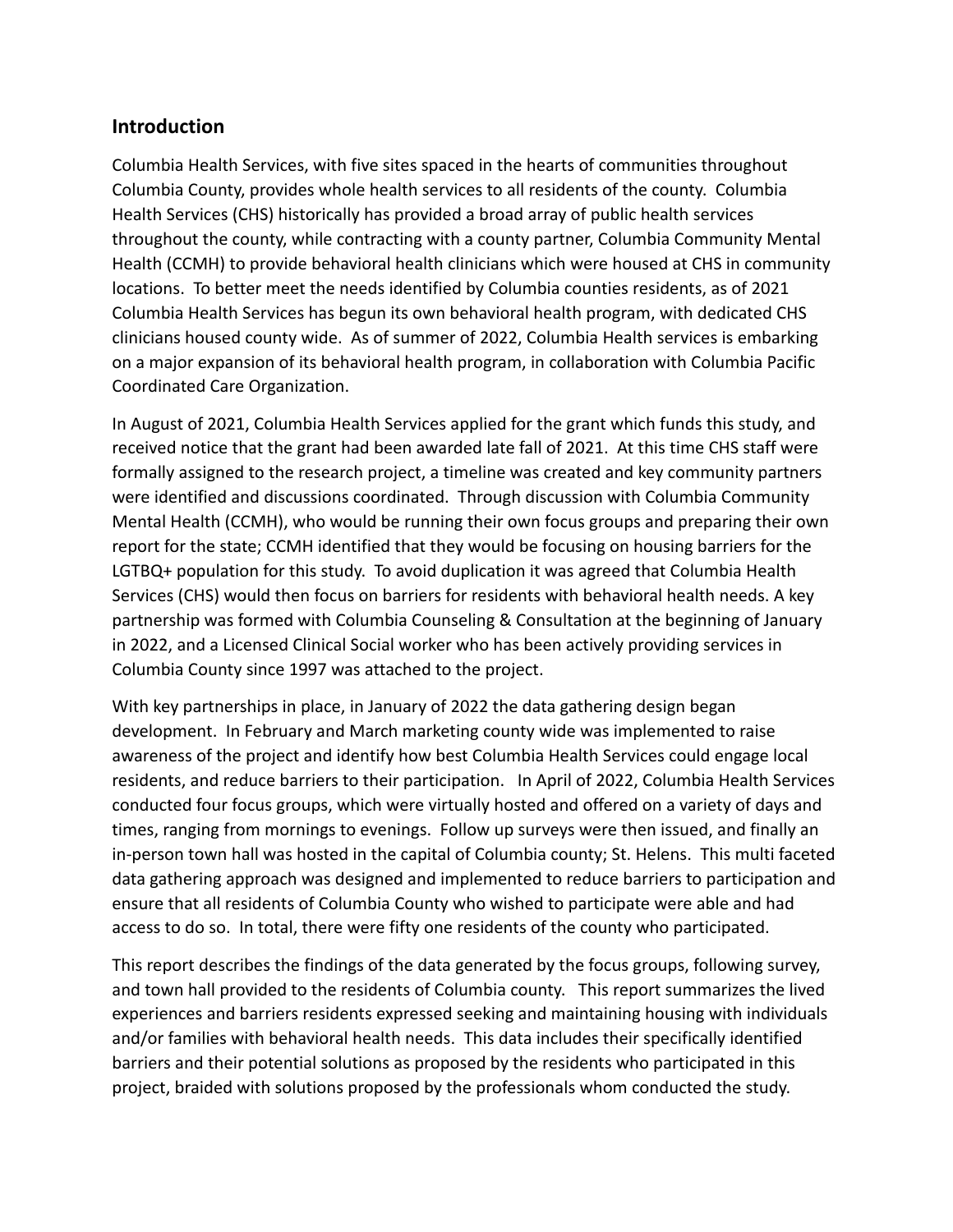# **Findings**

#### **~ Primary barriers to housing include cost, availability, and wait time.**

Participants in this study identified several common barriers that they have experienced, in attaining, and maintaining housing. One of the primary barriers reported, one was the sheer cost of housing, including rent, fees and up front utility costs.

> *"Housing prices are too high for a rural community which limits access for lower income or middle class families"*

*"There are way more people than housing and the cost of housing is completely unrealistic in relation to incomes"*

Some residents reported having to pay up front hundreds of dollars in utility fees, as well as all of the application fees and costs associated with attaining housing. Not all residents reported the same experience with high upfront utility fees, which raised the question if some residents were paying charged back fees from prior tenants.

> *"It is very expensive to apply for rentals and then put down first, last, and deposit. It is also very challenging for anyone to meet the income requirements of three times the rent. Many folks do not have co-signers"*

*"A lot of the main barriers are most jobs people can get does not pay anything over minimum wage, and you don't even qualify for rentals if you don't make five times that amount. People are having to have three jobs just to barely make ends meet. And another barrier is there is not enough housing to even support the amount of people we have, renters and sellers are being very picky with who they rent to"*

Another primary barrier identified was the lack of current housing inventory which has hit a historical high, and the long wait time to even be eligible.

> *"there aren't enough housing landlords that take NOAH vouchers, and those that do the wait list is too long"*

*"When I applied for an apartment it took me three years to find one. Not to mention this is not just half a\*\* looking I'm talking almost daily. When renters are listing there property's at 9:00 a.m. and by 11:00 a.m. they have 30 applicants there is a major problem"*

> *"Cost, availability and wait lists that are too long are real problems"*

*"There is not enough low income housing available so people have to live with family or be homeless"*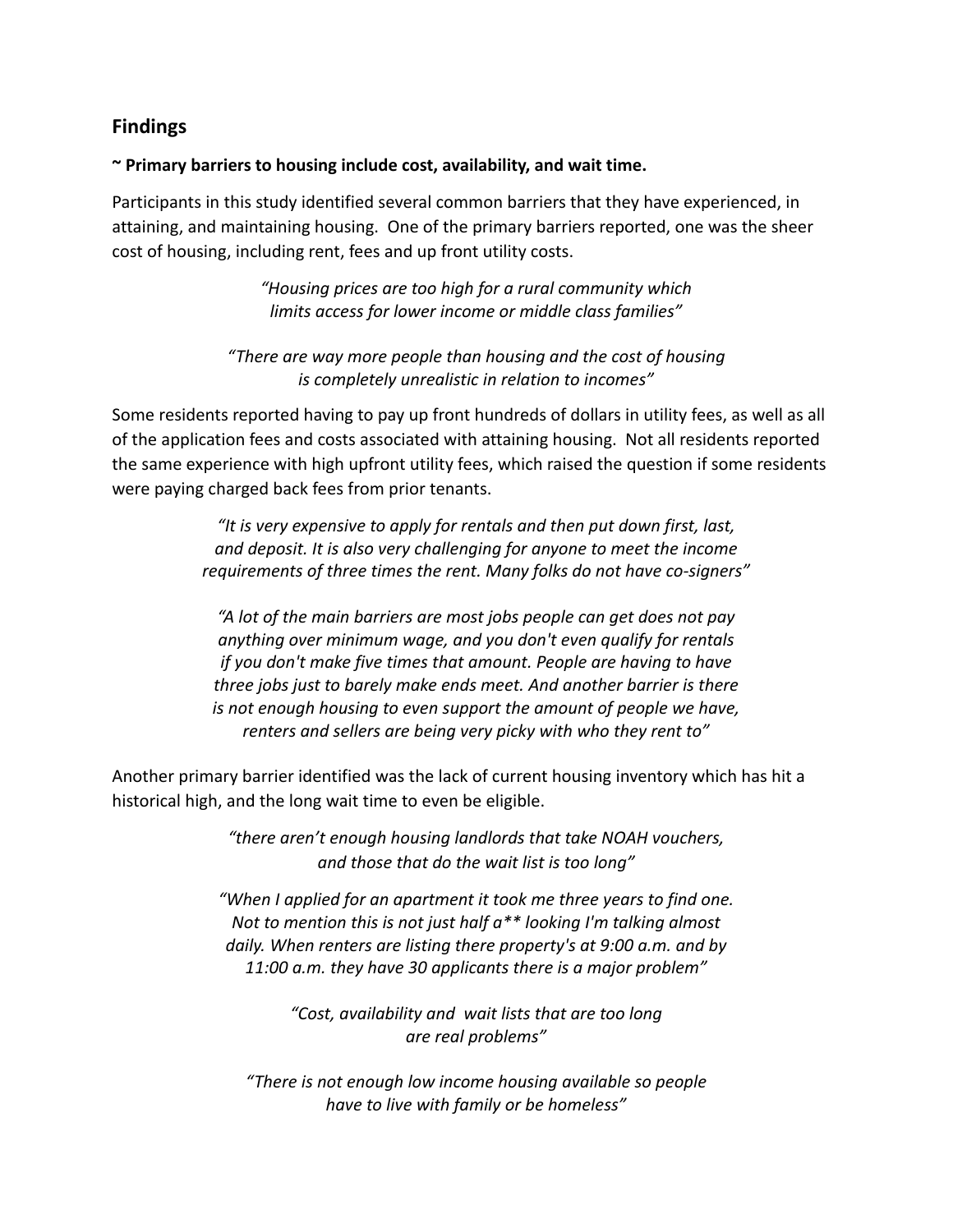Residents have reported more than a year of wait time for low income housing, with those wait times growing even longer as the housing stock grows even smaller in relation to the population. Some participants reported moving to Columbia county within the last year or two from larger adjacent metropolitan areas in the hopes of finding more affordable housing. Unfortunately, they report upon moving to Columbia county they were unable to attain or maintain affordable housing as local availability did not match the perception they'd had before moving here. As a large number of individuals and families move to Columbia county seeking long or short term housing, available housing stock shrinks and what remains increases drastically in cost as a direct function of supply and demand.

> *"Not having affordable housing affects so many parts of a family. I have spent nine months in a tent and also sharing one 8'x 8' room with my family of five. It was hell"*

## **~ It is more difficult for individuals and families with behavioral health needs to attain or maintain long or short term housing.**

Residents of Columbia county who participated in this study reported that for individuals and families with Behavioral Health needs, it was extremely difficult to access and keep housing. On a scale, with 1 being very easy, and 5 being nearly impossible, the participants of this study responded with a statistically mean answer of 4.5.

> *"It's hard finding housing that accepts people with behavioral issues"*

*"People with behavioral health needs face discrimination"*

*"Its hard just to find housing with behavioral needs. There's not enough of it in Columbia county. Also, with behavioral issues it makes it harder because you have to find housing that understands the behavioral issues of a child or individual"*

*"It's a tough process to rent. When you have behavioral health needs, it makes the process much more challenging. Having behavioral health needs also can discourage yourself from finding better or more affordable options due to the overwhelming stress of looking, applying, paying, and moving to a new rental. It makes you feel stuck"*

A portion of the challenges acquiring and maintaining stable housing for individuals and families with behavioral health needs that was expressed is a lack of community and landlord education, and a lack of an advocate to help residents maintain housing.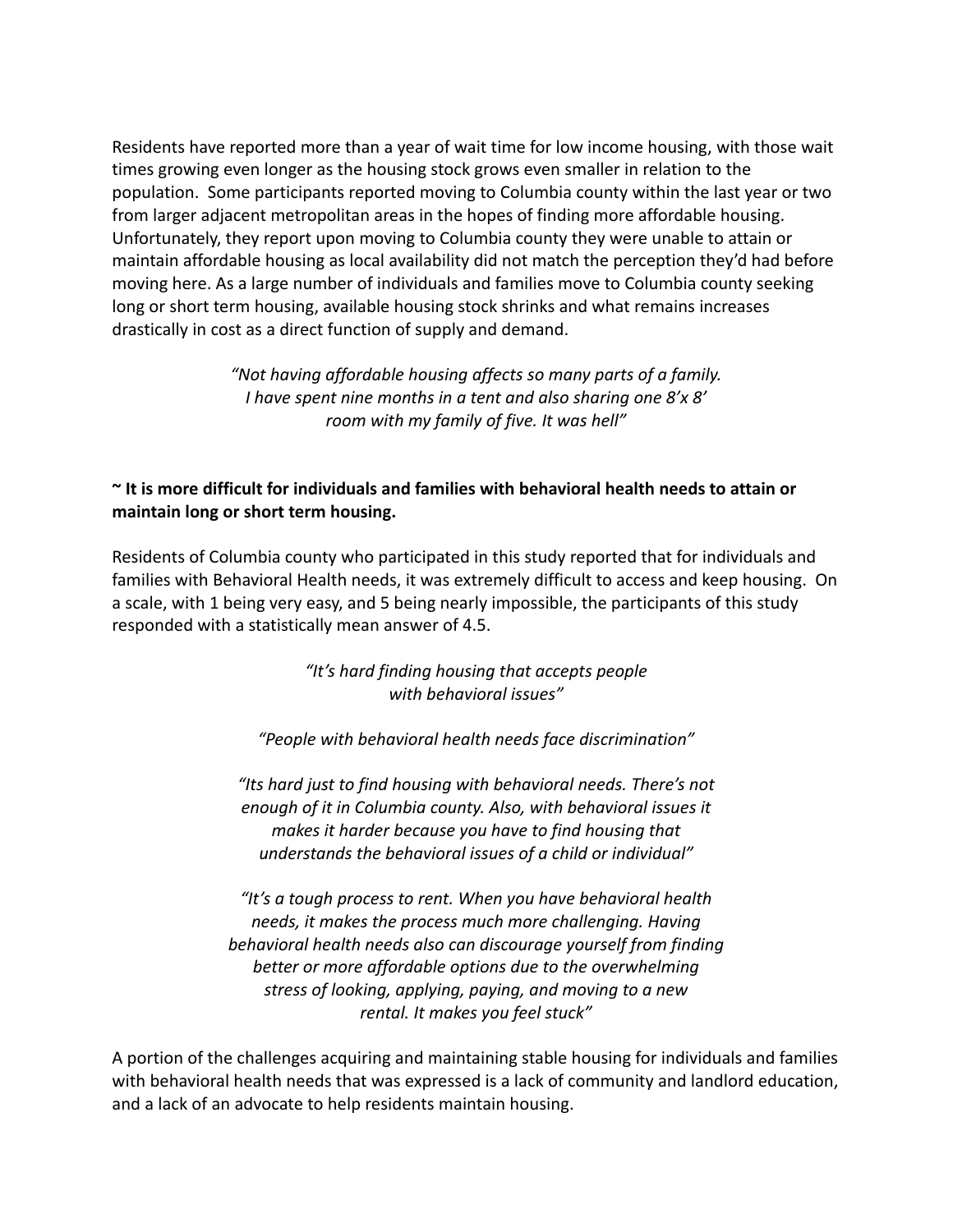*"We need landlords or advocates who can and will work to keep the individual's and families housed while addressing their other needs"*

> *"Poor social skills can lead to scary situations when dealing with landlords and other tenants"*

*"A lack of trauma informed communities and landlords lead to more public disturbances from misunderstandings about needs. There tends to be more efforts towards helping people get housed,than to help them stay housed"*

A common need reported by participants in this study, was for an advocate/mediator to assist with tenant/landlord interactions. County residents reported stressful interactions with landlords, and miscommunications that may have contributed to either losing current housing, or being deemed ineligible for housing. It was nearly universally agreed upon by participants that the need for an advocate/mediator was even more important for individuals and families with behavioral health needs.

**~ Short term housing may be slightly easier to access than long term housing, but it comes with its own set of challenges.**

> *"Many rentals are month to month so it does not give peace of mind when wanting a long term rental"*

*"I feel it is harder to find long term or home owning then short term. But they are all difficult to find in Columbia county"*

*"Short term housing can make it hard to save up the cost of a deposit or down payment for long term housing"*

Overall, residents indicated that short term housing had somewhat less barriers than long term housing. Many indicated that long term housing was nearly impossible to attain, due to factors relating to expectations of private landlords and other variable such as income and credit requirements. The majority of participants in this study reported that due to factors such as these, as well as factors such as housing price and availability; they did not believe that they would ever be able to purchase a home in Columbia county.

**~ Aside from behavioral health and financial needs, several other factors common to vulnerable populations are experienced by residents throughout Columbia county. Credit, rental and legal history were three commonly identified.**

*"There is a real need for felon friendly housing and housing*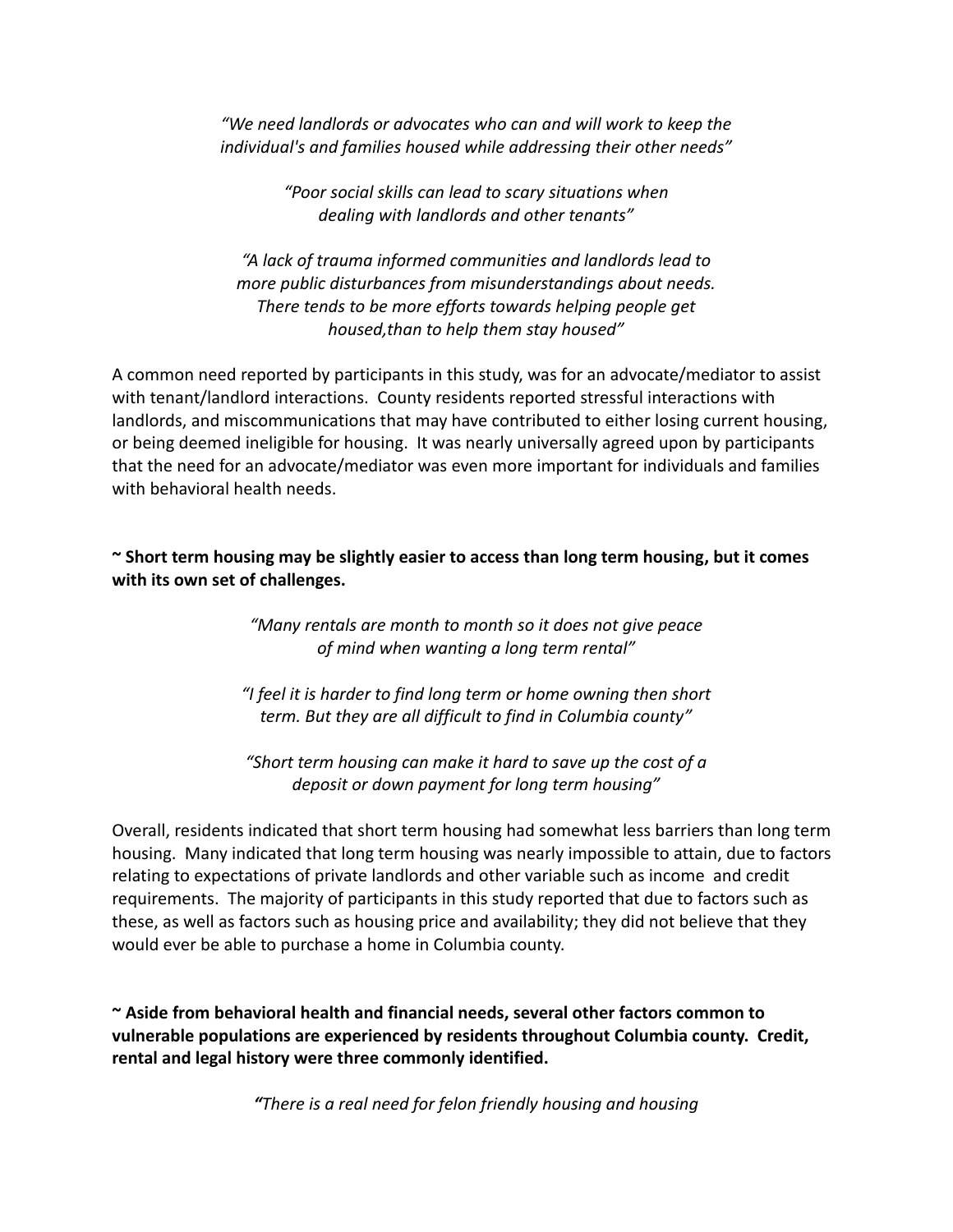*for individuals with disabilities"*

## *"Lack of rental history, lack of income and the lack of available housing makes it impossible"*

*"Past rental history and evictions make it hard to pass requirements. And people don't often meet the income requirements"*

No or poor credit was commonly identified as a major obstacle to accessing housing. Rental history, either lack of, or lack of a perfect rental history also poised a barrier; as housing shortages have resulted in landlords being able to pass up anyone with less than a perfect history. Further challenges arise if there are past legal issues, or if someone is currently on probation or parole.

**~ There are language and cultural barriers to attaining housing in Columbia County that remain to be addressed.**

> *"I have experienced these barriers. A lot of people available to help don't seem trained or willing to work with people from diverse backgrounds"*

*"We actually were denied not because of our language but because our cultural beliefs. We're not the same"*

> *"I have faced language barriers. It is intimidating to have to ask for a interpreter"*

*"I have a deaf colleague and he regularly talks about experiencing major communication barriers, regularly"*

Columbia county has historically been a rural, farming and logging community with predominantly white (92.4% white, according to the U.S. 2021 census report), English speaking residents. The recent influx of new residents over the past decade bringing their own rich cultures, languages, and way of life makes it more imperative than ever that local services, and the community at large embraces, accommodates, educates themselves and welcomes all county residents regardless of ethnicity, gender, or religious practices. These identified barriers prove a challenge and opportunity for local services to not only enhance services to address this need, but also to educate the community at large. More specific services to help reduce language and cultural barriers to attaining housing, is clearly indicated.

*~* **A significant amount of residents are unsure how to access public resources for housing, or what to do if denied. A high percentage of residents use social media or word of mouth to find housing in Columbia county, with word of mouth the most common method.**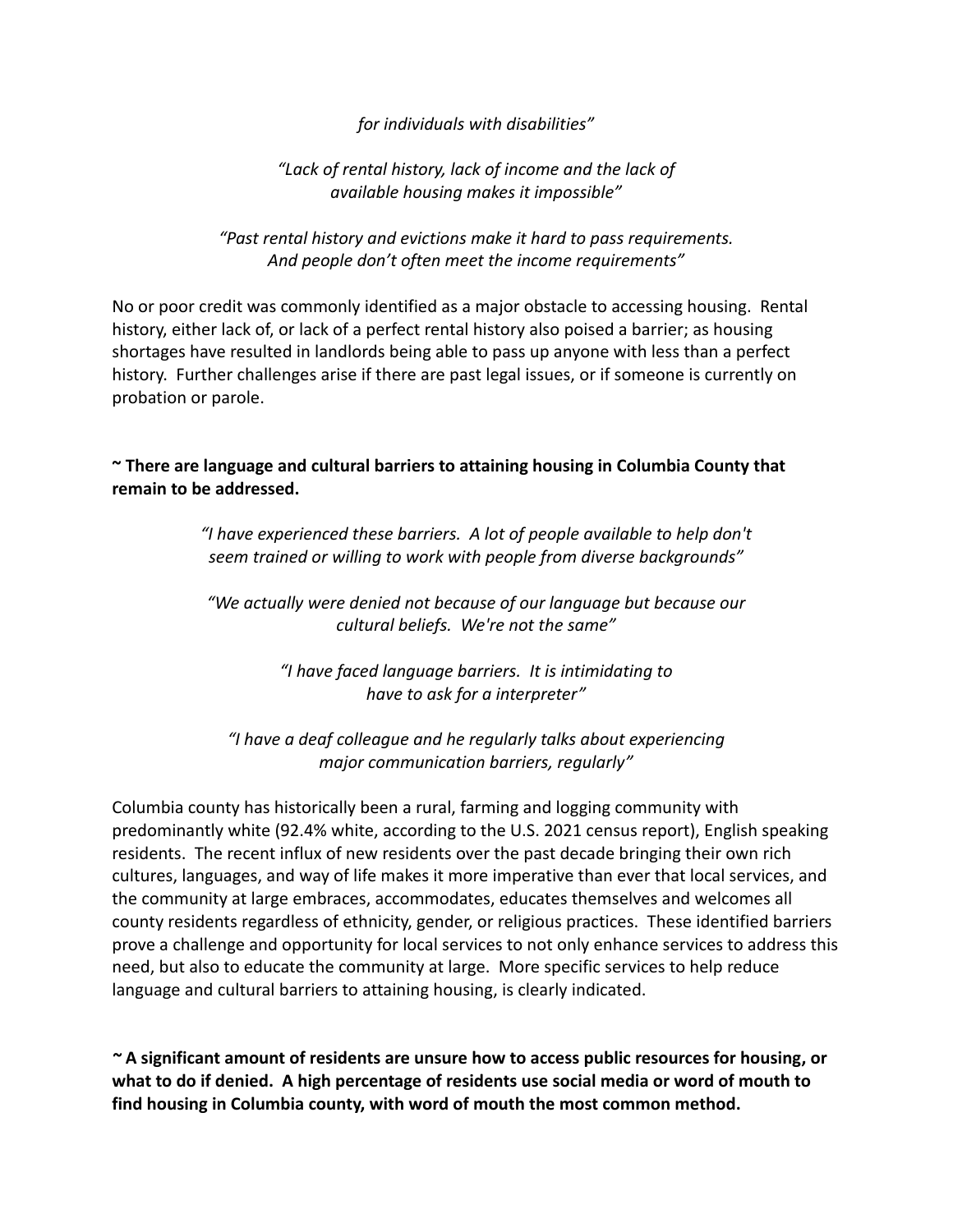*"We need better accessibility. They* (local social service programs) *need to make the public aware of all the resources they have"*

*"I honestly have not seen anything being done in Columbia county to address the lack of housing, the lack of affordable housing, help with getting into housing, or any additional support for individuals or families with healthcare needs. It would be awesome if there were programs and support available in our county"*

*"I use word of mouth to find housing. I've had zero luck when trying to apply any other way"*

Other than word of mouth, social media or internet sites were the most commonly mentioned avenues of finding housing for residents of Columbia county who participated in this study. Craigslist, Facebook, and Google and online rental sites were the most commonly cited. While Columbia county does have housing assistance (a few participants cited Community Action Team, and the Department of Human Services) these social services fell far behind word of mouth, and social media/internet sources. Aside from expanding housing assistance services, a clear need for greater community education on these resources and how to access them needs to be engaged across all communities in the county.

### **~ Covid has made accessing and attaining housing exponentially more difficult. Even more so for individuals and families with behavioral health needs.**

Participant responses indicating how much more challenging Covid has made finding housing may seem self evident. However, it did highlight how in a rural county with comparatively less resources and services than neighboring counties; the local housing crisis and resulting increase in homelessness had had a deep impact on residents. A point worth mentioning, is that much of the more remote parts of the county is reported as not having reliable internet, which not only makes searching for housing harder, but accessing all social services more challenging as Telehealth has become more prevalent.

> *"Covid has made a huge negative impact. Many offices shut down or reduced their hours. Even upon opening back up, many rental agencies still will not allow people inside buildings. It makes communication very challenging"*

> *"Covid has made it harder, some people lost their housing during this time and it's very hard to find another place"*

*"Covid caused rents and cost of living increase beyond available budgets. In response the state and federal assistance*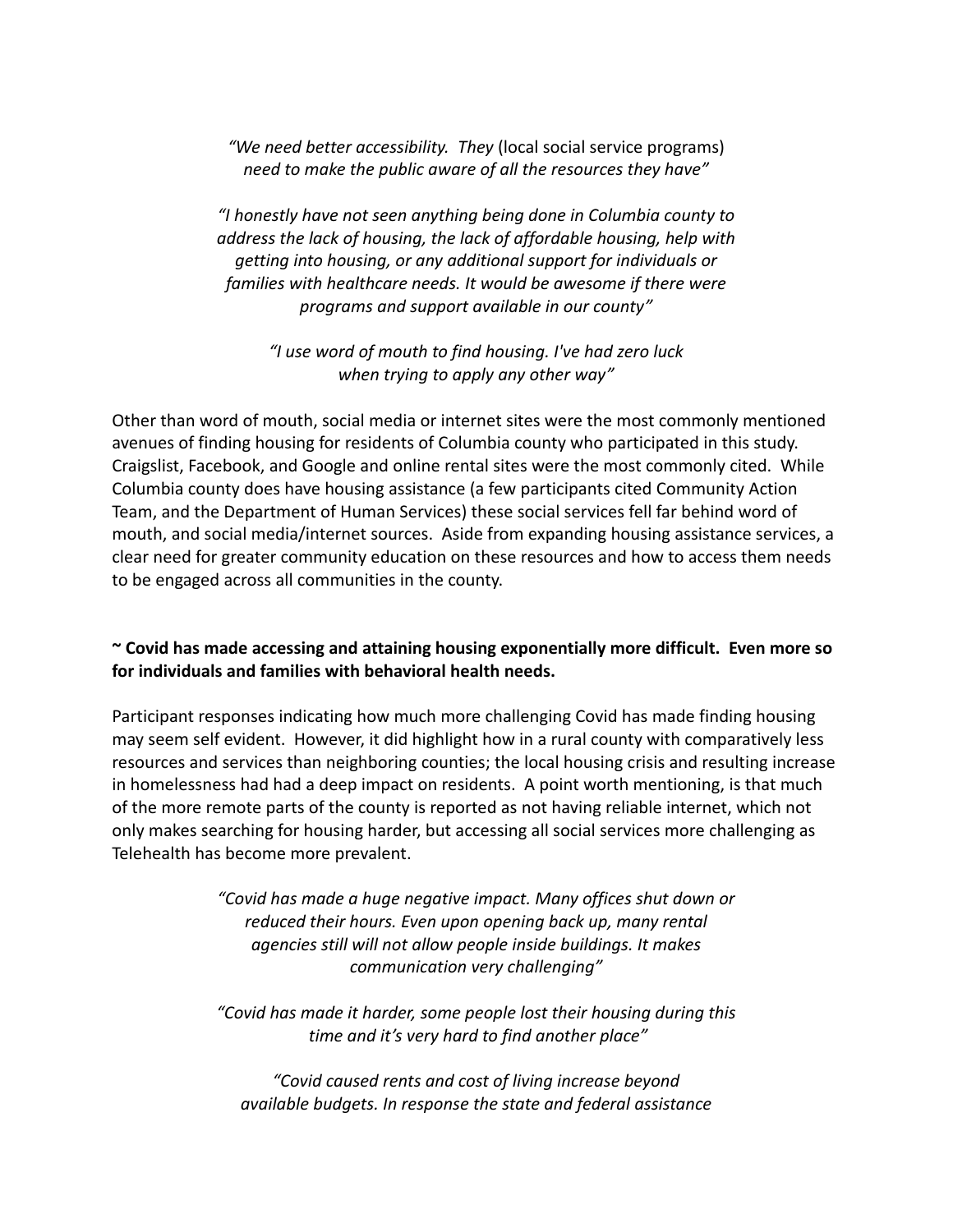*programs were flooded and overwhelmed. There isn't enough support or funds for that support available and that leaves many people and families in crisis modes"*

It was universally noted that Covid had significant negative impact in attaining, and maintaining housing. Participants in this study expressed that with Covid it was particularly difficult for residents with behavioral health needs; as access to social services, and even maintaining current services they were enrolled in became exceptionally challenging.

> *"Moving many services to telehealth has made accessing care virtually impossible for people living in towns outside of Scappoose and St. Helens. Although, for individuals who can afford fiber or more reliable internet providers, COVID has made accessing some services more possible"*

*"Some people don't understand others disabilities. There are not enough social services to support the adults, there are no therapists to support youth on a regular basis since Covid"*

*"People with behavioral health who needed housing fell through the cracks when everything shut down, and it created all new mental health needs in additional people"*

**~Rural geography and extremely limited public transportation results in steep barriers for residents seeking housing, as well as securing behavioral health services.**

> *"Transportation from grocery stores to locations with food is an issue. It also creates access barriers for addiction and mental health. We need local residential facilities for mental health and addiction"*

> *"There is not a lot of transit options so you are required to walk every where or get rides from others. And I think this makes it a lot harder for people to want to stay in Columbia county and not move somewhere with more options"*

Much of Columbia county is extremely rural, with communities spread out far from housing and social service access. Participants in this study reported that unless you lived in a larger town like St. Helens or Scappoose, access is virtually impossible without a vehicle and they have to rely on friends, family, neighbors, or simply just walk.

> *"If you live out of the city if you don't have a vehicle it's hard to get to appointments and access food"*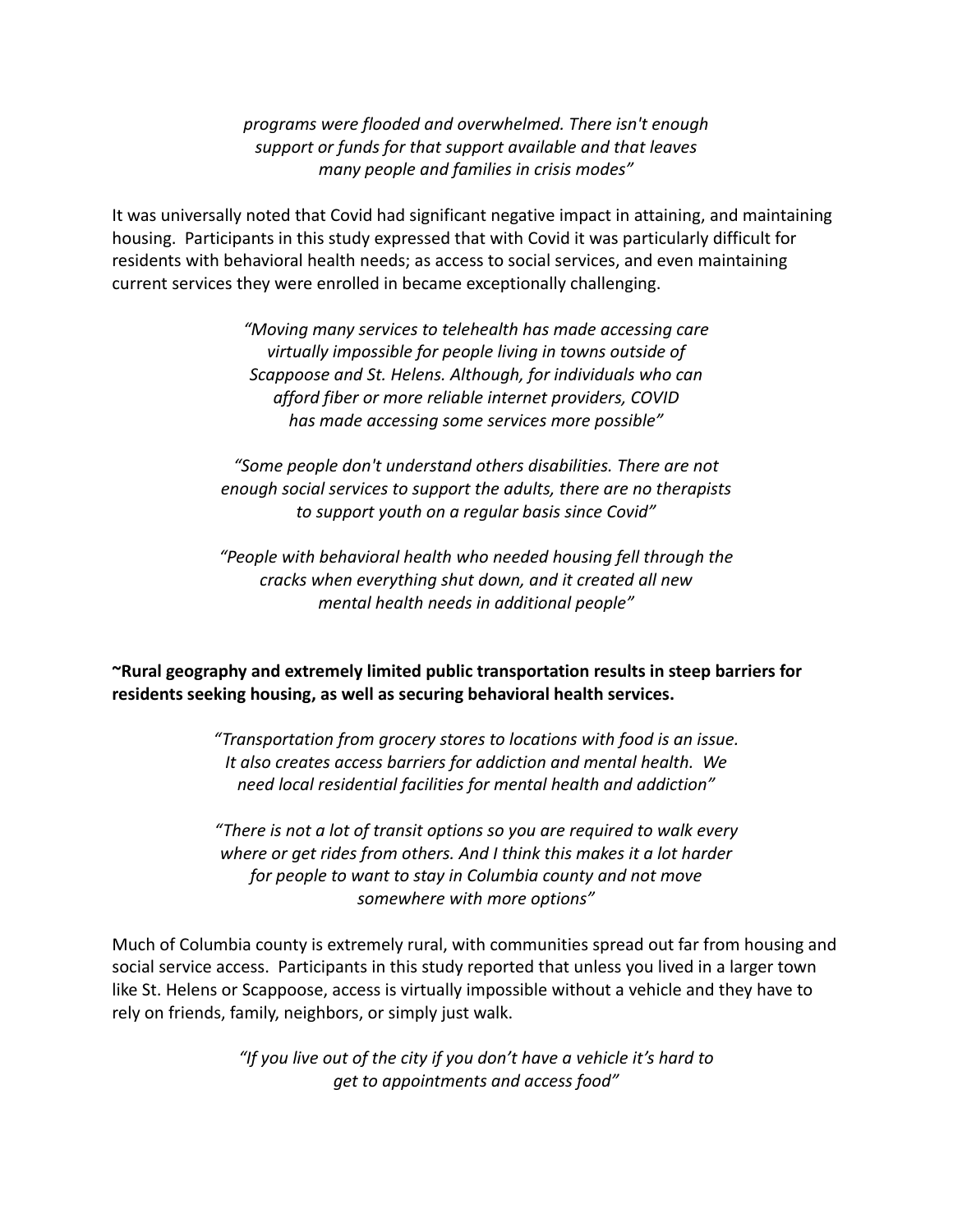Columbia County Rider (CC Rider) is the counties primary public transportation system, located in the county capital of St. Helens. Historically, residents have consistently raised concerns with the limited hours and routes of CC Rider, particularly for residents living outside city limits. With Covid, transportation for county residents became even more limited. A press release from September 17, 2021 (found at [www.columbiacountyor.gov/directory/TransitDepartment/news\)](http://www.columbiacountyor.gov/directory/TransitDepartment/news) states "as a result of the Covid-19 pandemic, the county opted to focus on CC Riders most utilized services, the St. Helens to Portland commuter route and Dial-A-Ride, and suspend service to extremely low ridership routes".

> *"Columbia County Rider has extremely limited availability and is even harder to access in more rural locations throughout the county. Other resources like Uber is virtually nonexistent in Columbia county"*

Limited public transportation, rural geography and remote communities, prove extreme barriers to finding housing, social services, and sometimes even basic necessities like food. For vulnerable populations such as residents with disabilities or behavioral health needs, the barriers become even more challenging.

## *"I'm disabled but have no other way to get anywhere but walking"*

Expansion and accessible public transportation throughout Columbia county has been a constant need expressed by residents, as well as a topic discussed by county leaders. With housing becoming harder to attain or maintain, and residents dispersing into more remote parts of the county where rent may be slightly lower; the need for a robust public transportation system throughout the county has never been higher.

## **Methodology**

Four focus groups with follow up surveys and a town hall were conducted in April of 2022. In order to promote a culturally competent, as well as a safe and inclusive environment; the focus groups were conducted by professionals with training in cultural and LGTBQ+ sensitivity and competency, including a Licenced Clinical Social Worker with specific training and experience in these areas.

Once these professionals had created the focus group discussion format, a multifaceted community outreach approach was rolled out (including social media, flyers throughout high visibility locations county wide, and community partners) to promote visibility and engagement for the citizen focus groups. Four virtual focus groups with an option for anonymity were held county wide with times ranging from morning to evening hours to enhance accessibility and participation in early April. Gift cards were supplied to participants, and follow up surveys were issued. Additionally, a town hall was hosted in the county's capital to provide an option for residents who may have had technological barriers, or other reasons they could not participate in the virtual focus groups. Food and beverages were provided at the town hall, which followed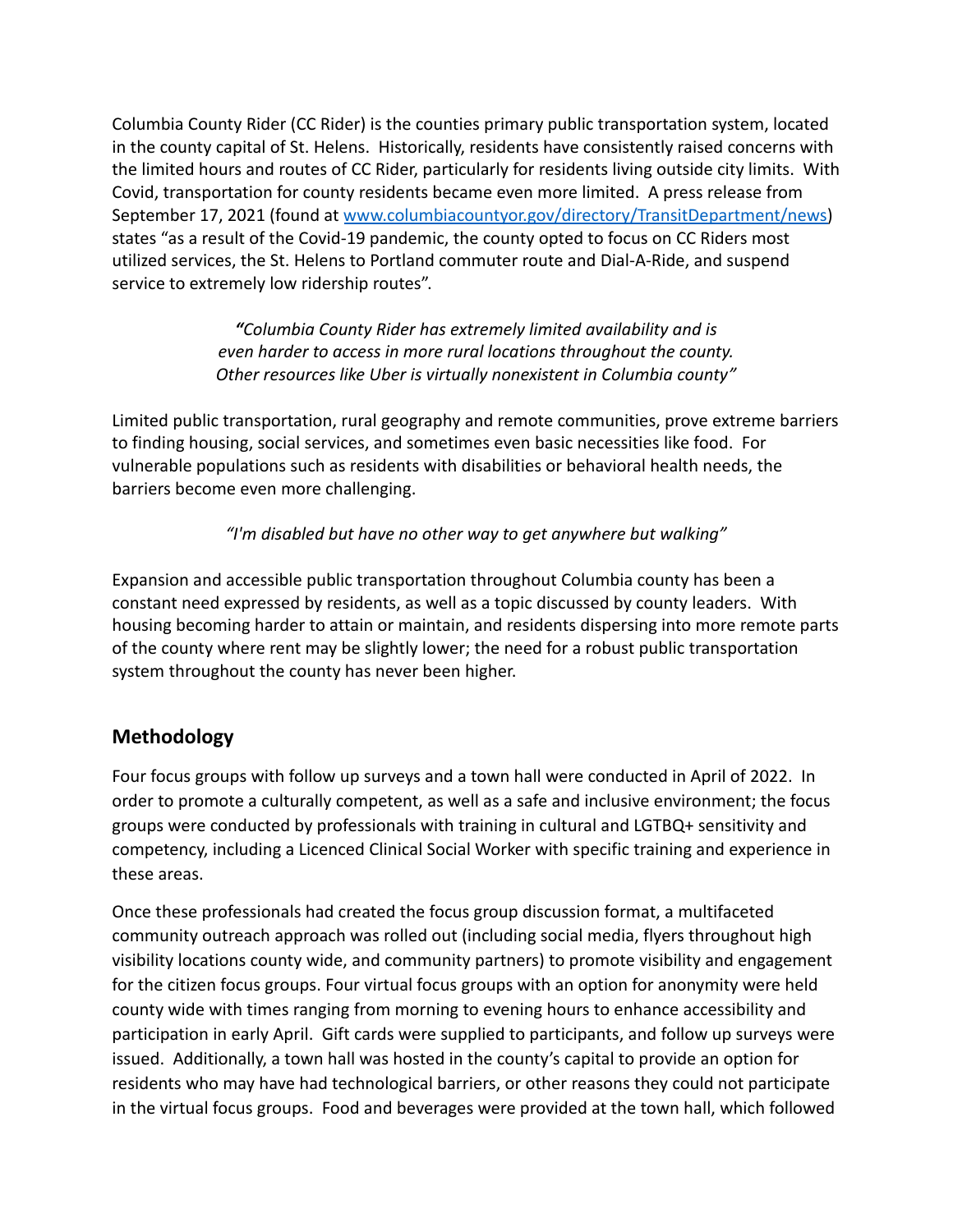the same discussion format as the virtual focus groups. In total, there were fifty one county residents who participated in this research project, from throughout the county. This included participants from the Vernonia area which historically is the most isolated and remote section of Columbia county with some of the highest barriers to housing and behavioral health services.

# **Focus Group Discussion Guide**

#### I. Welcome:

Introductions of facilitator/co facilitators and explain process ( for virtual focus groups explain Zoom process, chat bar, "raising hands" etc).

Our goal is to keep the group discussion between an hour to an hour and a half maximum.

Confidentiality: In order to keep everyone anonymous, we will not ask for any identifying information (for virtual focus groups, reinforce that they can change their zoom name and keep cameras on or off based on comfort level). All of the information we collect today will be kept confidential; we will not associate anyone's name with any of the information we report. The information will be combined with three other focus groups we are conducting and a town hall. No information will be used in a manner that would be traceable to any individual or group. We will be taking notes on the question and answer portions of this discussion. We would like to also record this discussion to help us capture everything that is discussed accurately, as long as that is okay with the entire group.

### II. Purpose of Groups:

We invited you to participate today to share your thoughts and experiences regarding barriers to housing in Columbia County, for people with behavioral health needs. We are holding four virtual focus groups and one in person town hall. This research project is funded by the Oregon Health Authority. The purpose of these discussions are to learn from your experiences, so that we may form a report back to the state regarding what you, the residents of Columbia county have experienced as barriers to housing and any ideas that you may have for solutions.

### Ground Rules:

- 1. Be respectful
- 2. Listen to Understand
- 3. Judgment free zone
- 4. Safe space Any additional rules?

### III. Discussion Questions:

We have a lot to discuss, and in order to get to all the questions and end when we said we would, I may have to move us along from one discussion to the next if we go longer than we have time for. Is that okay with the group?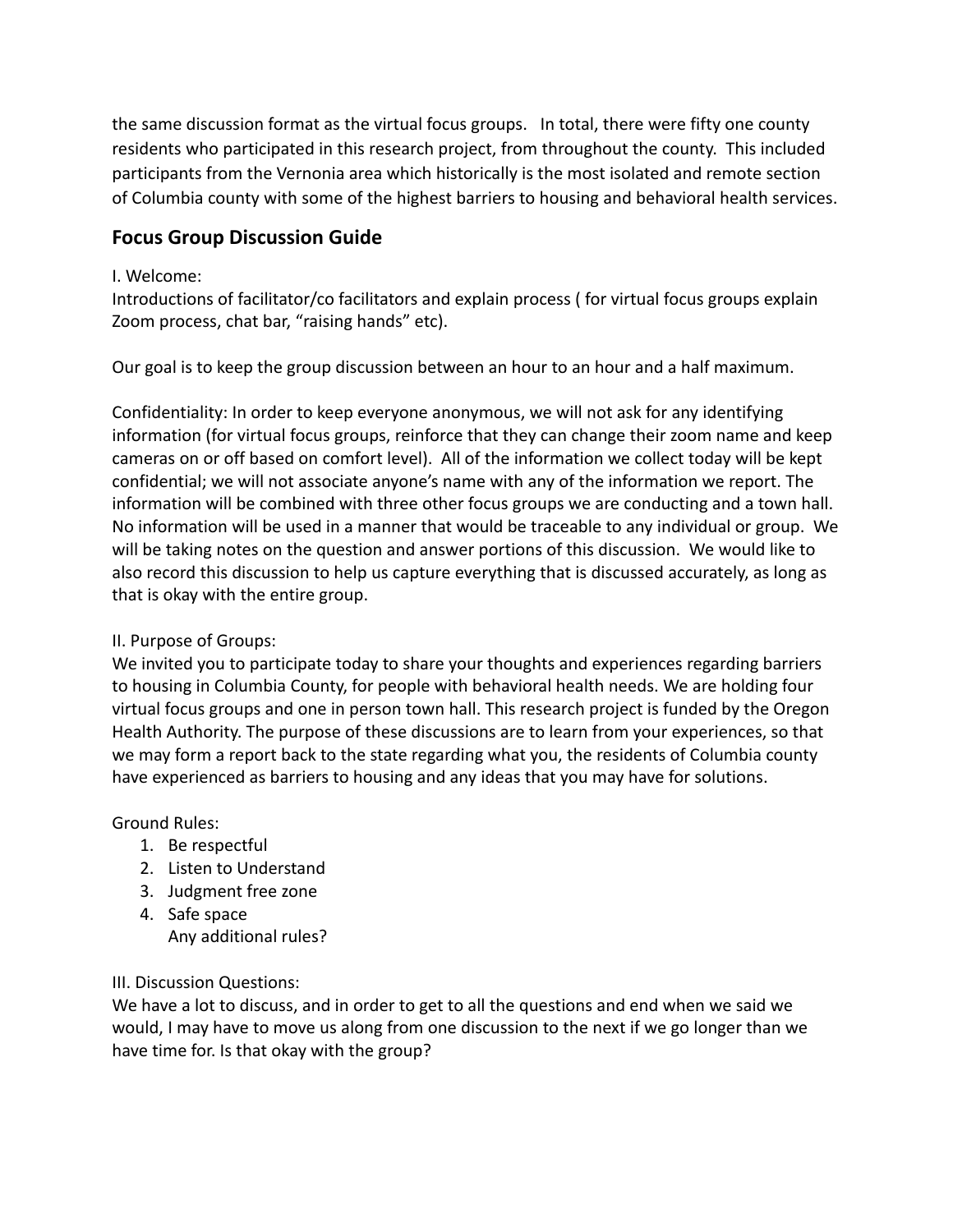Icebreaker: How long have you lived in Columbia County and what is your favorite activity/place/ thing to do in Columbia County. (Place answers in chat box for virtual groups).

- 1. What are the primary barriers you see as an issue in accessing housing in Columbia County?
- 2. On a scale of 1-5, with 1 being very easy and 5 being nearly impossible, how difficult would you say it is for those with behavioral health needs to access and keep housing in Columbia County?
- 3. What are specific barriers to finding and maintaining housing? What are the specific barriers to success in short term housing, long-term rentals, and/or home ownership for individuals/singles and for families? (Follow-up probes if group can't answer question we are not looking for these answers specifically: How about application fees, income eligibility, good credit, single vs individual, children, criminal record, inadequate housing stock?)
- 4. What do you believe to be the most important housing issues for individuals and families living with behavioral health needs?
- 5. How do you think these issues can be addressed? To your knowledge, is there anything being done effectively to address these issues?
- 6. How does living with behavioral health needs impact finding and maintaining housing in Columbia County?
- 7. What are some ways that individuals find and apply for housing in Columbia County? For example, using social media such as Facebook groups, word of mouth from friends, or local social service organizations?
- 8. Have you, or someone you know experienced challenges to finding and maintaining housing due to a language barrier?
- 9. Columbia County is a rural community, with housing often a significant distance from basic services (groceries, hospitals, healthcare, foodbank). Does the distance create